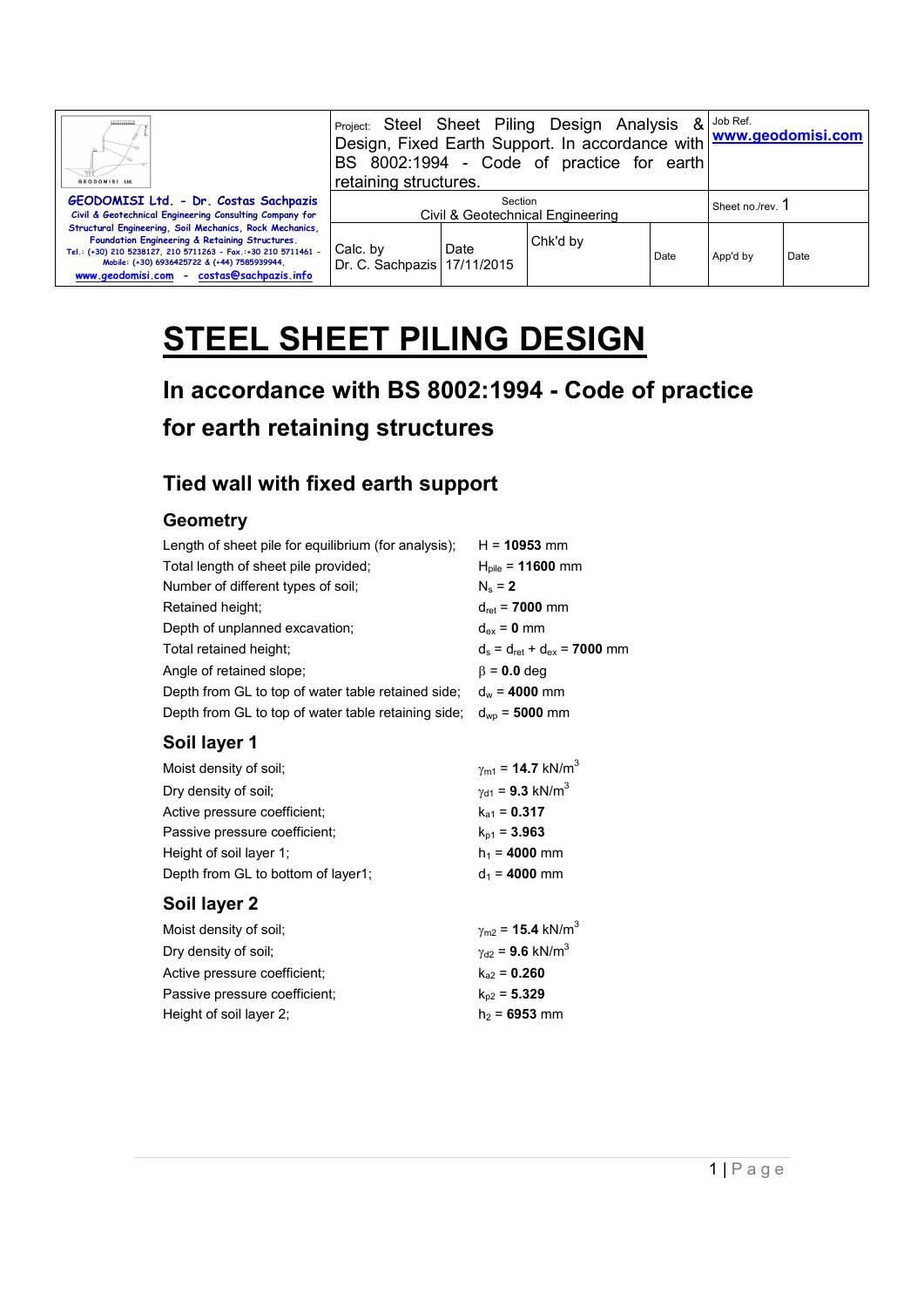| Ш.<br>GEODOMISI Ltd.                                                                                                                                                                                                                                                    | Project: Steel Sheet Piling Design Analysis<br>Design, Fixed Earth Support. In accordance with www.geodomisi.com<br>BS 8002:1994 - Code of practice for earth<br>retaining structures. |      |          | & Job Ref.       |          |      |
|-------------------------------------------------------------------------------------------------------------------------------------------------------------------------------------------------------------------------------------------------------------------------|----------------------------------------------------------------------------------------------------------------------------------------------------------------------------------------|------|----------|------------------|----------|------|
| GEODOMISI Ltd. - Dr. Costas Sachpazis<br>Civil & Geotechnical Engineering Consulting Company for                                                                                                                                                                        | Section<br>Civil & Geotechnical Engineering                                                                                                                                            |      |          | Sheet no./rev. 1 |          |      |
| Structural Engineering, Soil Mechanics, Rock Mechanics,<br>Foundation Engineering & Retaining Structures.<br>Tel.: (+30) 210 5238127, 210 5711263 - Fax.:+30 210 5711461 -<br>Mobile: (+30) 6936425722 & (+44) 7585939944,<br>www.geodomisi.com - costas@sachpazis.info | Calc. by<br>Dr. C. Sachpazis   17/11/2015                                                                                                                                              | Date | Chk'd by | Date             | App'd by | Date |



SECTION THROUGH SHEET PILE WALL

#### **Overburden on active side**

Overburden at 0 mm below GL in soil 1;  $OB<sub>a11</sub> = Q = 10.0$  kN/m<sup>2</sup> Overburden at 4000 mm below GL in soil 1;  $OB_{a21} = \gamma_{m1} \times h_{a1} + OB_{a11} = 68.8 \text{ kN/m}^2$ Overburden at 4000 mm below GL in soil 2;  $OB_{a22} = \gamma_{m1} \times h_{a1} + OB_{a11} = 68.8 \text{ kN/m}^2$ Overburden at 7000 mm below GL in soil 2;  $OB_{a31} = \gamma_{d2} \times h_{a2} + OB_{a22} = 97.6 \text{ kN/m}^2$ Overburden at 10952 mm below GL in soil 2;  $OB_{a41} = \gamma_{d2} \times h_{a3} + OB_{a31} = 135.5 \text{ kN/m}^2$ 

#### **Overburden on passive side**

Overburden at  $7000$  mm below GL in soil 2: Overburden at 10952 mm below GL in soil 2;  $OB_{p41} = \gamma_{d2} \times h_{p3} + OB_{p31} = 37.9 \text{ kN/m}^2$ 

#### **Pressure on active side**

Active pressure at 0 mm below GL in soil 1;  $p_{a11} = k_{a1} \times OB_{a11} \times cos(\beta) = 3.2 \text{ kN/m}^2$ Active pressure at 4000 mm below GL in soil 1;  $p_{a21} = k_{a1} \times OB_{a21} \times cos(\beta) = 21.8 \text{ kN/m}^2$ Active pressure at 4000 mm below GL in soil 2;  $p_{a22} = k_{a2} \times OB_{a22} \times cos(\beta) = 17.9 \text{ kN/m}^2$ 



BALANCED PRESSURE DIAGRAM (kN/m<sup>2</sup>)

 $OB_{n31} = 0$  kN/m<sup>2</sup> = 0.0 kN/m<sup>2</sup>

Active pressure at 7000 mm below GL in soil 2;  $p_{a31} = k_{a2} \times OB_{a31} \times cos(\beta) + \gamma_w \times (d_{L3} - d_w) =$  **54.8** kN/m<sup>2</sup> Active pressure at 10952 mm below GL in soil 2;  $p_{a41} = k_{a2} \times OB_{a41} \times cos(\beta) + \gamma_w \times (d_{L4} - d_w) = 103.4 \text{ kN/m}^2$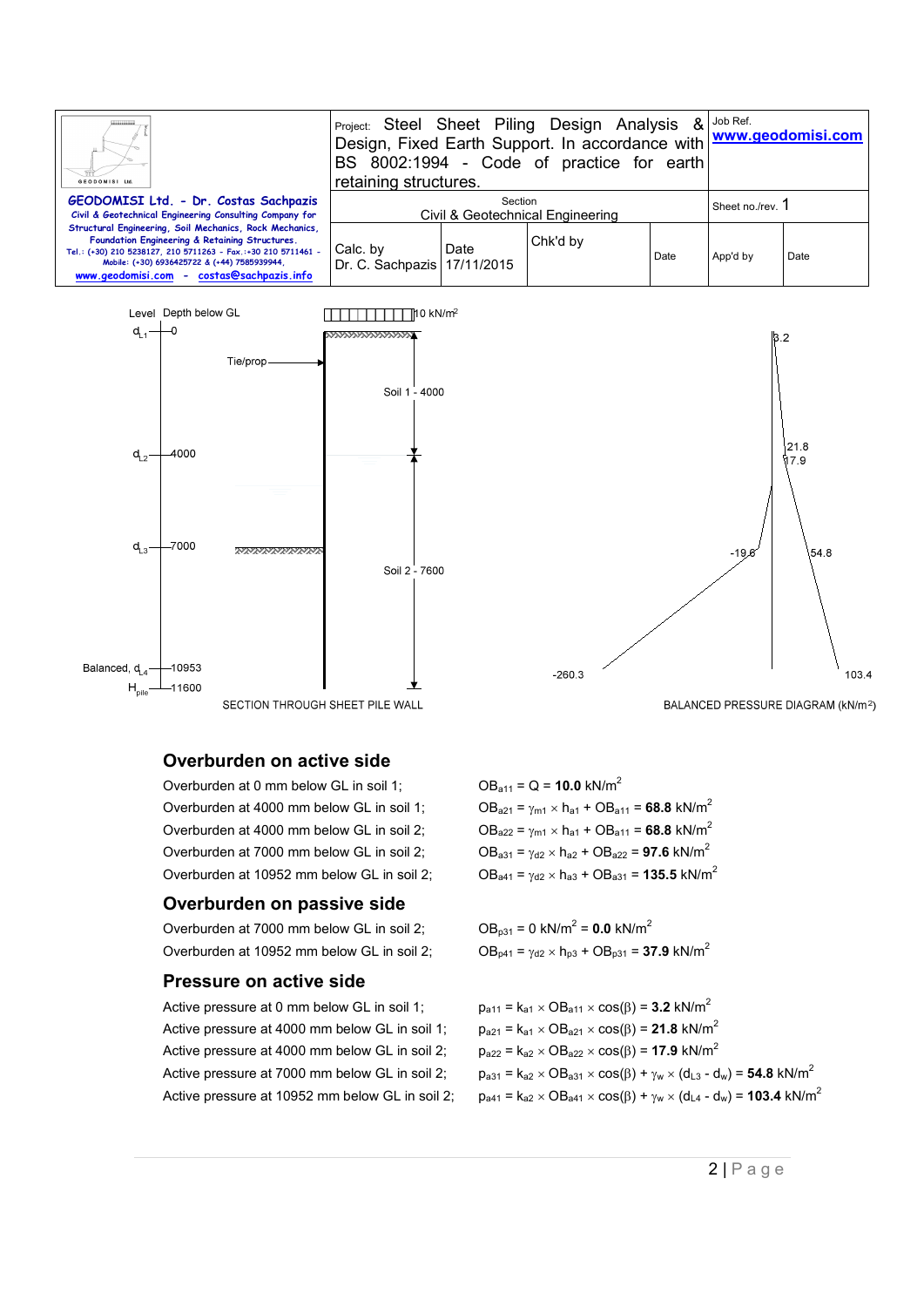| Ш.<br>GEODOMISI Ltd.                                                                                                                                                                                                                                                    | <b>Project: Steel Sheet Piling Design Analysis</b><br>Design, Fixed Earth Support. In accordance with www.geodomisi.com<br>BS 8002:1994 - Code of practice for earth<br>retaining structures. |      |          | $8$ Job Ref.     |          |      |
|-------------------------------------------------------------------------------------------------------------------------------------------------------------------------------------------------------------------------------------------------------------------------|-----------------------------------------------------------------------------------------------------------------------------------------------------------------------------------------------|------|----------|------------------|----------|------|
| GEODOMISI Ltd. - Dr. Costas Sachpazis<br>Civil & Geotechnical Engineering Consulting Company for                                                                                                                                                                        | Section<br>Civil & Geotechnical Engineering                                                                                                                                                   |      |          | Sheet no./rev. 1 |          |      |
| Structural Engineering, Soil Mechanics, Rock Mechanics,<br>Foundation Engineering & Retaining Structures.<br>Tel.: (+30) 210 5238127, 210 5711263 - Fax.:+30 210 5711461 -<br>Mobile: (+30) 6936425722 & (+44) 7585939944.<br>www.geodomisi.com - costas@sachpazis.info | Calc. by<br>Dr. C. Sachpazis   17/11/2015                                                                                                                                                     | Date | Chk'd by | Date             | App'd by | Date |

#### **Pressure on passive side**

Passive pressure at 7000 mm below GL in soil 2;  $p_{p31} = k_{p2} \times OB_{p31} + \gamma_w \times (d_{L3} - max(d_s, d_w)) + \gamma_w \times$  $(d_s - d_{wp}) = 19.6$  kN/m<sup>2</sup>

Passive pressure at 10952 mm below GL in soil 2;  $p_{p41} = k_{p2} \times OB_{p41} + \gamma_w \times (d_{L4} - max(d_s, d_w)) + \gamma_w \times$  $(d_s - d_{wp}) = 260.3$  kN/m<sup>2</sup>

## **Find the force in the tie by taking mnts about and above contraflexure**

## **point**

Depth to point of contraflexure

|                         | $d_{\text{contra}} = d_{\text{L}3} + ((p_{a31} - p_{p31}) / (((p_{p41} - p_{p31}) - (p_{a41} - p_{a31})) / h_{a3})) = 7724 \text{ mm}$ |
|-------------------------|----------------------------------------------------------------------------------------------------------------------------------------|
| Sum of active moments:  | $\Sigma M_{ac}$ = 491.0 kNm/m                                                                                                          |
| Sum of Passive moments: | $\Sigma M_{\text{nc}}$ = 36.3 kNm/m                                                                                                    |
| Force in tie:           | $T = (\Sigma M_{ac} - \Sigma M_{pc}) / (d_{contra} - d_t) = 67.6$ kN/m                                                                 |

## **Active moments about toe**

| Moment about toe level 1; | $M_{a11} = 0.5 \times p_{a11} \times h_{a1} \times [(H - d_{L2}) + 2/3 \times h_{a1}] = 61.0$ kNm/m                                |
|---------------------------|------------------------------------------------------------------------------------------------------------------------------------|
| Moment about toe level 1; | $M_{a12} = 0.5 \times p_{a21} \times h_{a1} \times [(H - d_{12}) + 1/3 \times h_{a1}] = 361.4$ kNm/m                               |
| Moment about toe level 2; | $M_{a21} = 0.5 \times p_{a22} \times h_{a2} \times [(H - d_{L3}) + 2/3 \times h_{a2}] = 159.7$ kNm/m                               |
| Moment about toe level 2; | $M_{a22} = 0.5 \times p_{a31} \times h_{a2} \times$ [ (H – d <sub>L3</sub> ) + 1/3 $\times$ h <sub>a2</sub> ] = 407.1 kNm/m        |
| Moment about toe level 3; | $M_{a31} = 0.5 \times p_{a31} \times h_{a3} \times$ [ (H – d <sub>L4</sub> ) + 2/3 $\times$ h <sub>a3</sub> ] = <b>285.4</b> kNm/m |
| Moment about toe level 3; | $M_{a32} = 0.5 \times p_{a41} \times h_{a3} \times [ (H - d_{14}) + 1/3 \times h_{a3}] = 269.4$ kNm/m                              |

### **Passive moments about toe**

| Moment about toe level 3;                       | $M_{p31} = 0.5 \times p_{p31} \times h_{p3} \times [(H - d_{L4}) + 2/3 \times h_{p3}] = 102.2$ kNm/m                                                  |
|-------------------------------------------------|-------------------------------------------------------------------------------------------------------------------------------------------------------|
| Moment about toe level 3:                       | $M_{p32} = 0.5 \times p_{p41} \times h_{p3} \times [ (H - d_{L4}) + 1/3 \times h_{p3}] = 678.2$ kNm/m                                                 |
| Moment about toe – water level on passive side; | $M_{\text{ow}} = 0.5 \times p_{0.31} \times (d_s - d_{\text{wo}}) \times [(H - d_{\text{wo}}) - 2/3 \times (d_s - d_{\text{wo}})] = 90.638 \text{kN}$ |
| Moment about toe for tie/prop;                  | $M_{\text{ot}} = T \times (H - d_t) = 673.1 \text{ kNm/m}$                                                                                            |

### **Total moments about toe**

| Total active moment:                                      | $\Sigma M_a$ = 1544.1 kNm/m       |
|-----------------------------------------------------------|-----------------------------------|
| Total passive moment:                                     | $\Sigma M_{\rm p}$ = 1544.2 kNm/m |
| Required pile length                                      |                                   |
| المفعوم معومون ومحوامها والمحوزان ومحورها أحرقه والمحورين | $11 - 400F2$ $$                   |

Length of pile required to balance moments; H = **10953** mm Depth to point of contraflexure

Minimum required pile length;  $H_{total} = d_{\text{contra}} + d_{\text{e\_add}} = 11599 \text{ mm}$ 

```
d_{\text{contra}} = d_{\text{L}3} + ((p_{a31} - p_{p31}) / (((p_{p41} - p_{p31}) - (p_{a41} - p_{a31})) / h_{a3})) = 7724 \text{ mm}Add 20% below point of contraflexure; d_{e \text{ add}} = 1.2 \times (H - d_{\text{contra}}) = 3875 \text{ mm}
```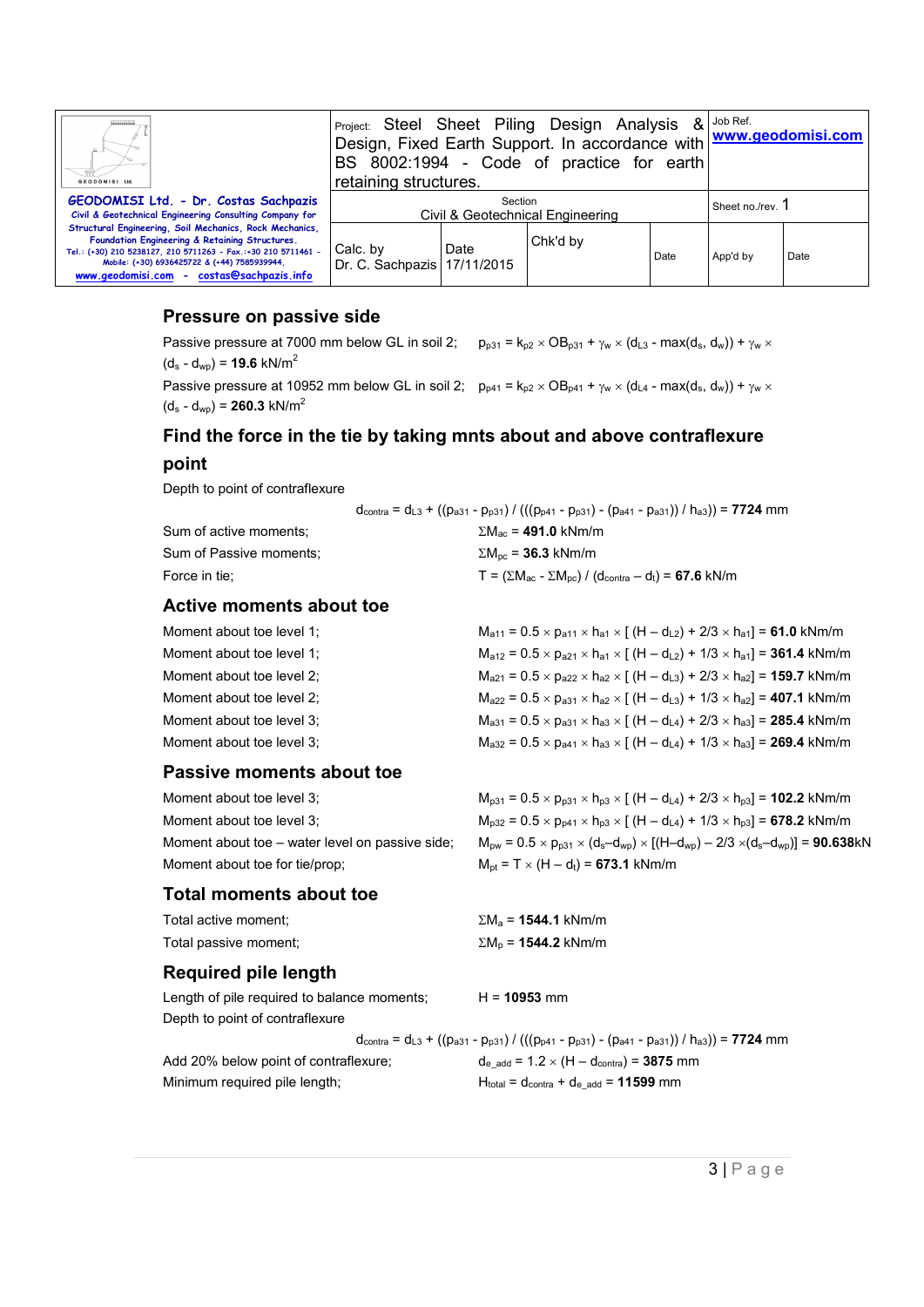| Щ.<br>GEODOMISI Ltd.                                                                                                                                                                                                                                                    | $8$ Job Ref.<br><b>Project: Steel Sheet Piling Design Analysis</b><br>Design, Fixed Earth Support. In accordance with www.geodomisi.com<br>BS 8002:1994 - Code of practice for earth<br>retaining structures. |      |          |                  |          |      |
|-------------------------------------------------------------------------------------------------------------------------------------------------------------------------------------------------------------------------------------------------------------------------|---------------------------------------------------------------------------------------------------------------------------------------------------------------------------------------------------------------|------|----------|------------------|----------|------|
| GEODOMISI Ltd. - Dr. Costas Sachpazis<br>Civil & Geotechnical Engineering Consulting Company for                                                                                                                                                                        | Section<br>Civil & Geotechnical Engineering                                                                                                                                                                   |      |          | Sheet no./rev. 1 |          |      |
| Structural Engineering, Soil Mechanics, Rock Mechanics,<br>Foundation Engineering & Retaining Structures.<br>Tel.: (+30) 210 5238127, 210 5711263 - Fax.:+30 210 5711461 -<br>Mobile: (+30) 6936425722 & (+44) 7585939944,<br>www.geodomisi.com - costas@sachpazis.info | Calc. by<br>Dr. C. Sachpazis 17/11/2015                                                                                                                                                                       | Date | Chk'd by | Date             | App'd by | Date |

*Pass - Provided length of sheet pile greater than minimum required length of pile* 

## **Required section modulus**

| Maximum moment in pile (from analysis);                                                                                                      | $M_{\text{pile}}$ = max(ABS( $M_{\text{min}}$ ), ABS( $M_{\text{max}}$ )) = 138.0 kNm |
|----------------------------------------------------------------------------------------------------------------------------------------------|---------------------------------------------------------------------------------------|
| Permissible stress of pile;                                                                                                                  | $\sigma_{\text{pile}}$ = 270 N/mm <sup>2</sup>                                        |
| Material factor:                                                                                                                             | $v_{\rm ms} = 1.2$                                                                    |
| Min req'd plastic section modulus (per metre run); $Z = \gamma_{\text{ms}} \times M_{\text{pile}} / \sigma_{\text{pile}} = 613 \text{ cm}^3$ |                                                                                       |

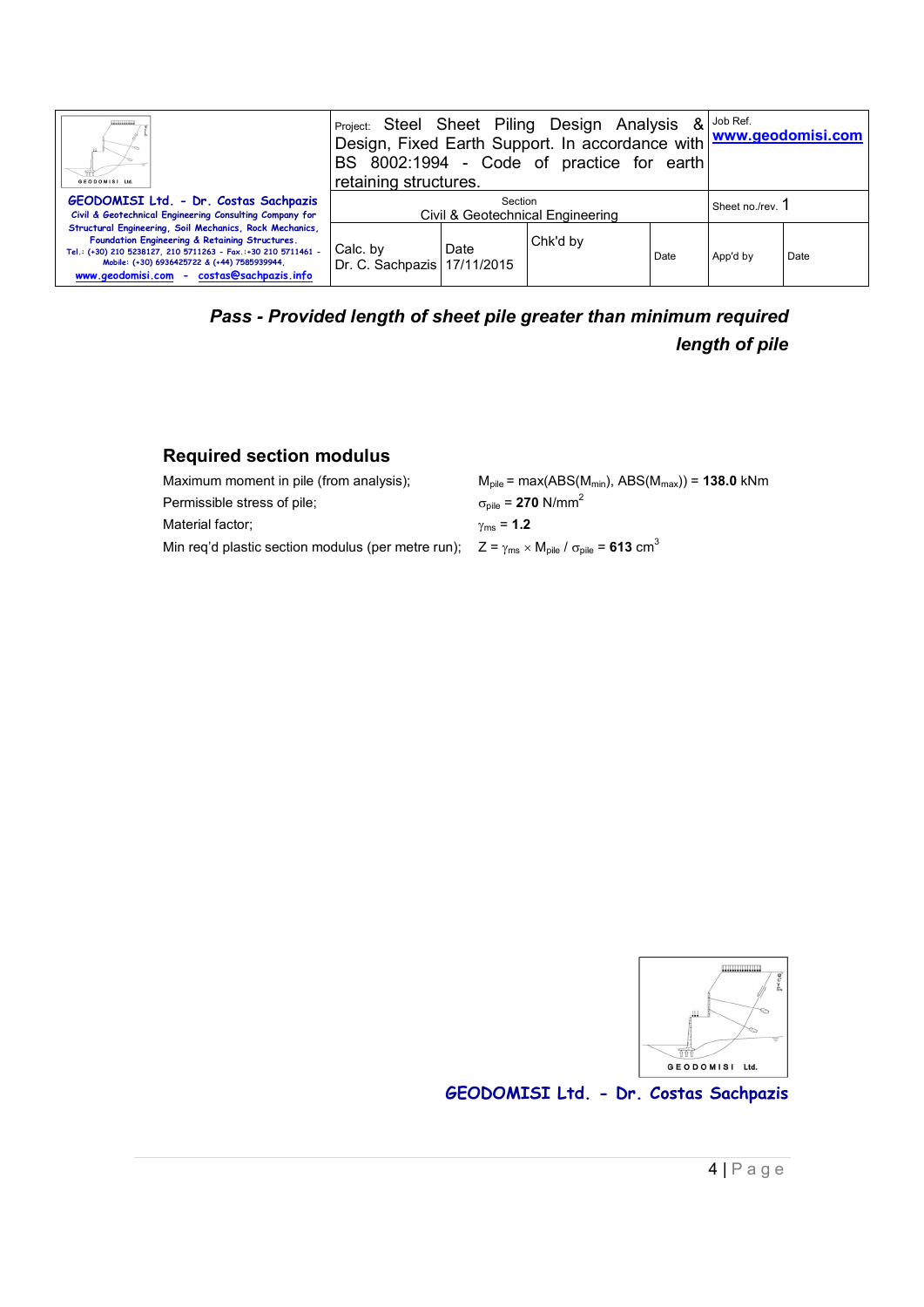| Ш<br>GEODOMISI Ltd.                                                                                                                                                                                                                                                     | Project: Steel Sheet Piling Design Analysis<br>Design, Fixed Earth Support. In accordance with www.geodomisi.com<br>BS 8002:1994 - Code of practice for earth<br>retaining structures. | $8$ Job Ref. |          |      |                  |      |
|-------------------------------------------------------------------------------------------------------------------------------------------------------------------------------------------------------------------------------------------------------------------------|----------------------------------------------------------------------------------------------------------------------------------------------------------------------------------------|--------------|----------|------|------------------|------|
| GEODOMISI Ltd. - Dr. Costas Sachpazis<br>Civil & Geotechnical Engineering Consulting Company for                                                                                                                                                                        | Section<br>Civil & Geotechnical Engineering                                                                                                                                            |              |          |      | Sheet no./rev. 1 |      |
| Structural Engineering, Soil Mechanics, Rock Mechanics,<br>Foundation Engineering & Retaining Structures.<br>Tel.: (+30) 210 5238127, 210 5711263 - Fax.:+30 210 5711461 -<br>Mobile: (+30) 6936425722 & (+44) 7585939944,<br>www.geodomisi.com - costas@sachpazis.info | Calc. by<br>Dr. C. Sachpazis 17/11/2015                                                                                                                                                | Date         | Chk'd by | Date | App'd by         | Date |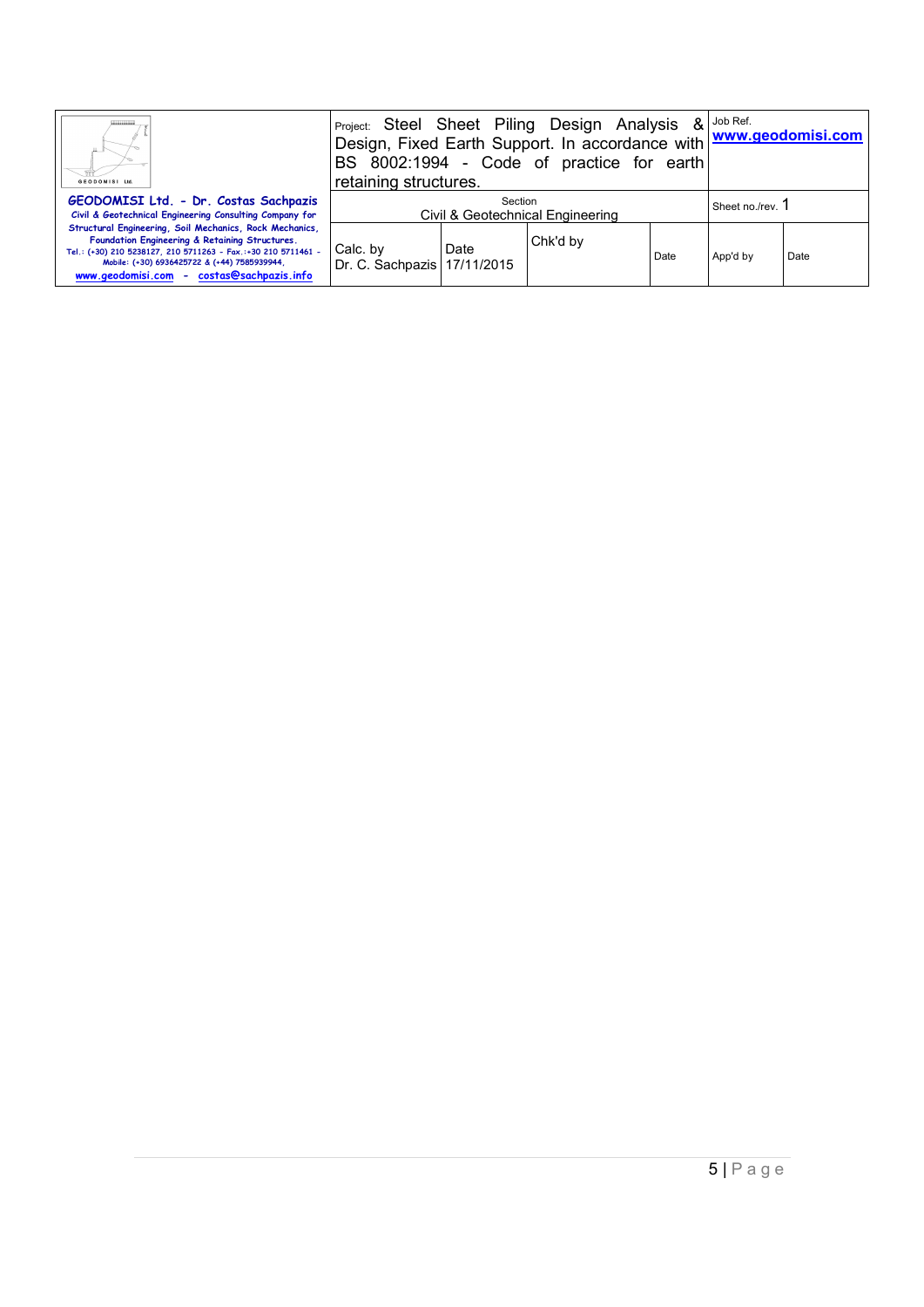| Ш.<br>GEODOMISI Ltd.                                                                                                                                                                                                                                                    | <b>Project: Steel Sheet Piling Design Analysis</b><br>Design, Fixed Earth Support. In accordance with www.geodomisi.com<br>BS 8002:1994 - Code of practice for earth<br>retaining structures. | & Job Ref. |          |      |                  |      |
|-------------------------------------------------------------------------------------------------------------------------------------------------------------------------------------------------------------------------------------------------------------------------|-----------------------------------------------------------------------------------------------------------------------------------------------------------------------------------------------|------------|----------|------|------------------|------|
| GEODOMISI Ltd. - Dr. Costas Sachpazis<br>Civil & Geotechnical Engineering Consulting Company for                                                                                                                                                                        | Section<br>Civil & Geotechnical Engineering                                                                                                                                                   |            |          |      | Sheet no./rev. 1 |      |
| Structural Engineering, Soil Mechanics, Rock Mechanics,<br>Foundation Engineering & Retaining Structures.<br>Tel.: (+30) 210 5238127, 210 5711263 - Fax.:+30 210 5711461 -<br>Mobile: (+30) 6936425722 & (+44) 7585939944,<br>www.geodomisi.com - costas@sachpazis.info | Calc. by<br>Dr. C. Sachpazis   17/11/2015                                                                                                                                                     | Date       | Chk'd by | Date | App'd by         | Date |



# Analysis model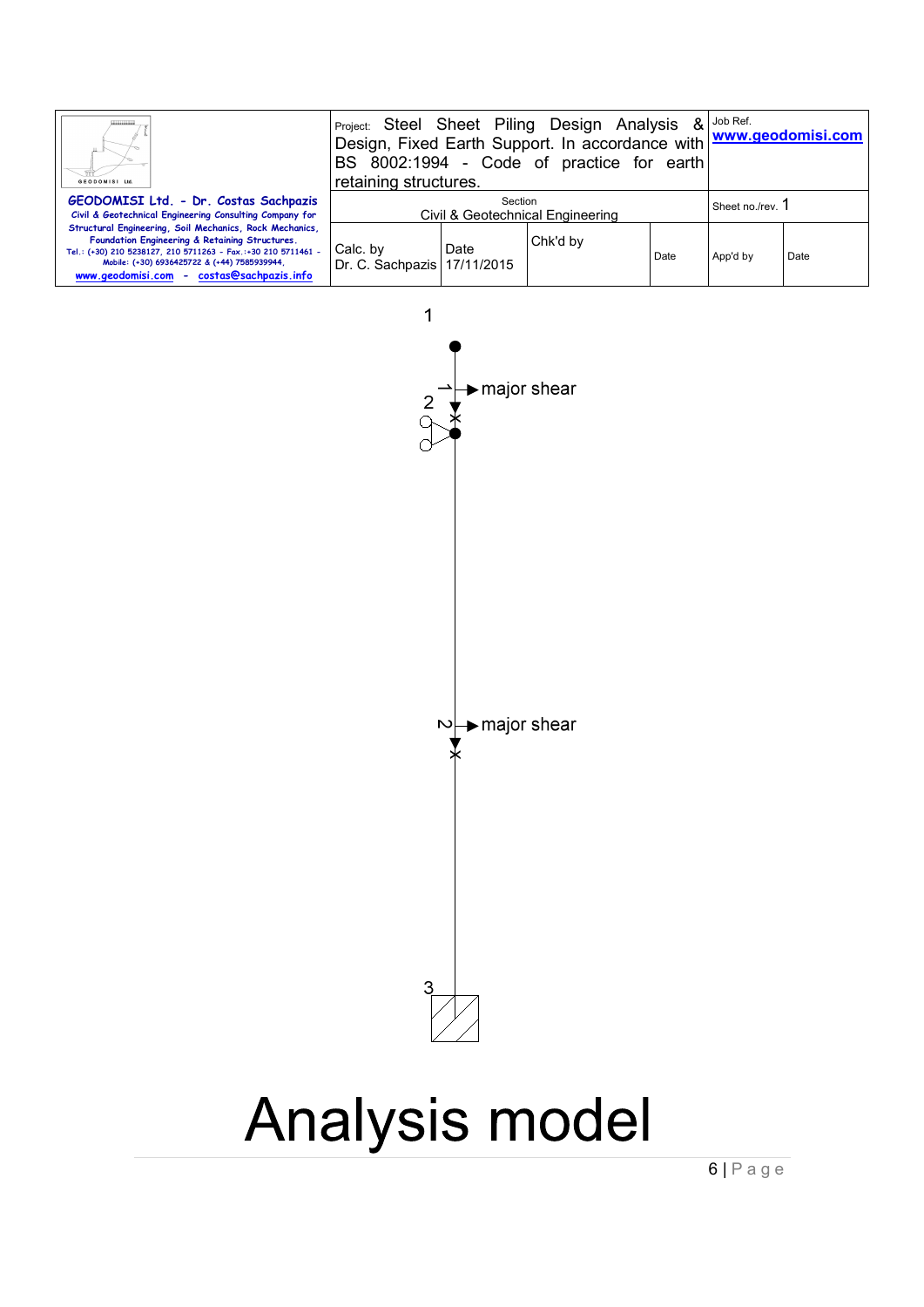| Ш.<br>GEODOMISI Ltd.                                                                                                                                                                                                                                                    | Project: Steel Sheet Piling Design Analysis<br>Design, Fixed Earth Support. In accordance with www.geodomisi.com<br>BS 8002:1994 - Code of practice for earth<br>retaining structures. |      |          |      | $\mathbf{g}$ Job Ref. |      |  |
|-------------------------------------------------------------------------------------------------------------------------------------------------------------------------------------------------------------------------------------------------------------------------|----------------------------------------------------------------------------------------------------------------------------------------------------------------------------------------|------|----------|------|-----------------------|------|--|
| GEODOMISI Ltd. - Dr. Costas Sachpazis<br>Civil & Geotechnical Engineering Consulting Company for                                                                                                                                                                        | Section<br>Civil & Geotechnical Engineering                                                                                                                                            |      |          |      | Sheet no./rev. 1      |      |  |
| Structural Engineering, Soil Mechanics, Rock Mechanics,<br>Foundation Engineering & Retaining Structures.<br>Tel.: (+30) 210 5238127, 210 5711263 - Fax.:+30 210 5711461 -<br>Mobile: (+30) 6936425722 & (+44) 7585939944,<br>www.geodomisi.com - costas@sachpazis.info | Calc. by<br>Dr. C. Sachpazis 17/11/2015                                                                                                                                                | Date | Chk'd by | Date | App'd by              | Date |  |



# Analysis loading diagram